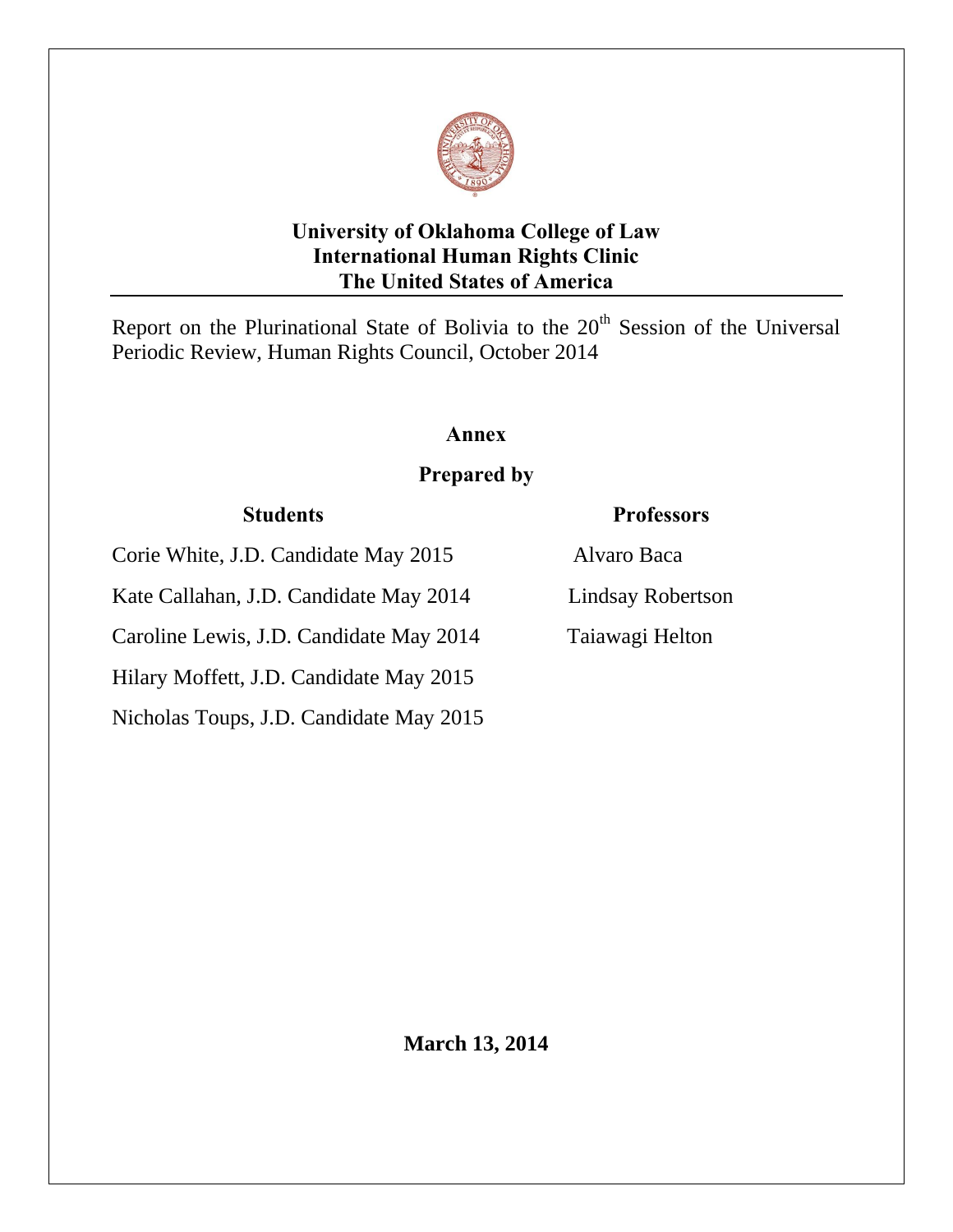## **ANNEX**

1. The Plurinational State of Bolivia is democratic republic divided into nine departments. The population is estimated to be around ten million, with over 60% self-identifying as indigenous. The purpose of the research trip was to evaluate the current human rights situation within Bolivia. Research was mainly conducted in the capital of La Paz, but included a day trip out to Tiwanaku and Lake Titicaca. Various interviews were conducted, primarily with Bolivian human rights groups, as well as the United States Embassy and a group of indigenous peoples currently protesting outside the Ministry of Justice whom are seeking reparations from the government for human rights abuses conducted by previous dictatorships.

2. In 2013, new census data was released in Bolivia that brought the population to 10,461,053.<sup>1</sup> An estimated 1.715 million people live in La Paz, 1.584 million in Santa Cruz, and 307,000 in the constitutional capital of Sucre. 67% of the total population lives in urban areas.<sup>2</sup>

3. Indigenous people represent a majority of Bolivia's population at 62% (about 3.9 million people).<sup>3</sup> In rural areas, 72% of the population speaks indigenous languages, compared to 36% in urban areas.<sup>4</sup> While the plains are 17% indigenous and 83% non-indigenous, the highlands and valleys are 67% and 60% indigenous, respectively. Bolivia's Quechuas and Aymaras predominately reside in the highlands and valleys.<sup>5</sup>

l

- $3$  Id.
- $4$ Id.

 $6.$  Id. at 60.

9. Id.

<sup>&</sup>lt;sup>1</sup> Greg Benchwick & Paul Smith, Lonely Planet Bolivia 34 ( $8<sup>th</sup>$  ed. 2013).

 $2$  Id.

<sup>5.</sup> Id.

 $7.$  Id. 8. Id. at 31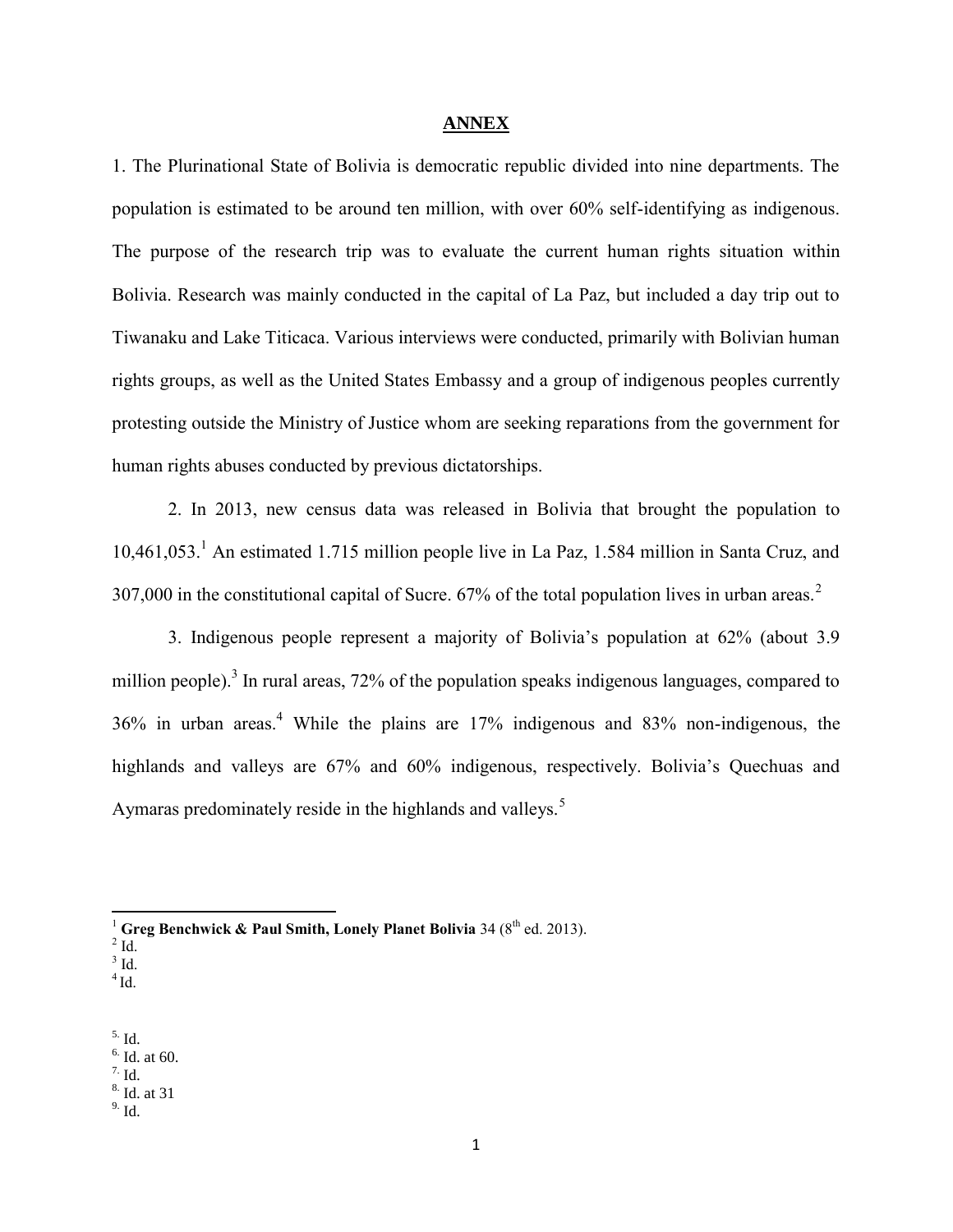4. Students visited the city of La Paz. The legislative capital of Boliva, La Paz is the highest capital in the world, sitting at an altitude of  $12,000$  feet.<sup>6</sup> It is also the largest city in Bolivia with a population around 1.715 million. The University of San Anders was founded in La Paz in  $1830.<sup>7</sup>$ 

5. Bolivia declared independence from Spain on August 6, 1825. Today the government consists of three branches: the Executive branch headed by President Juan Evo Morales Amya (since 22 January 2006, last election held 6 December 2009) and Vice-President Alvaro Garcia Linera (since 22 January 2006, last election held 6 December 2009); Legislative branch consisting of the Chamber of Senators with 36 seats and the Chamber of Deputies with 130 seats; and the Judicial branch consisting of a Supreme Court, a Constitutional Tribunal, and a Plurinational Electoral Organ.<sup>8</sup> Bolivia's current Constitution came into effect February 7, 2009.<sup>9</sup>

6. Bolivia has recently experienced a boom in their natural gas industry. As one of the largest sources of energy on the continent, it is second only to Venezuela in South American natural gas reserves.<sup>10</sup>

7. In writing this report, the International Human Rights Clinic at the University of Oklahoma College of Law had the opportunity to travel to Bolivia. There, we met with local students, activists, non-profit organizations, and representatives at the United States Embassy in Bolivia. We express our sincere gratitude to Richard Ozuna Ortega for his guidance and assistance. We further express our sincere gratitude to the University of Oklahoma College of Law and Dean Joseph Harroz.

l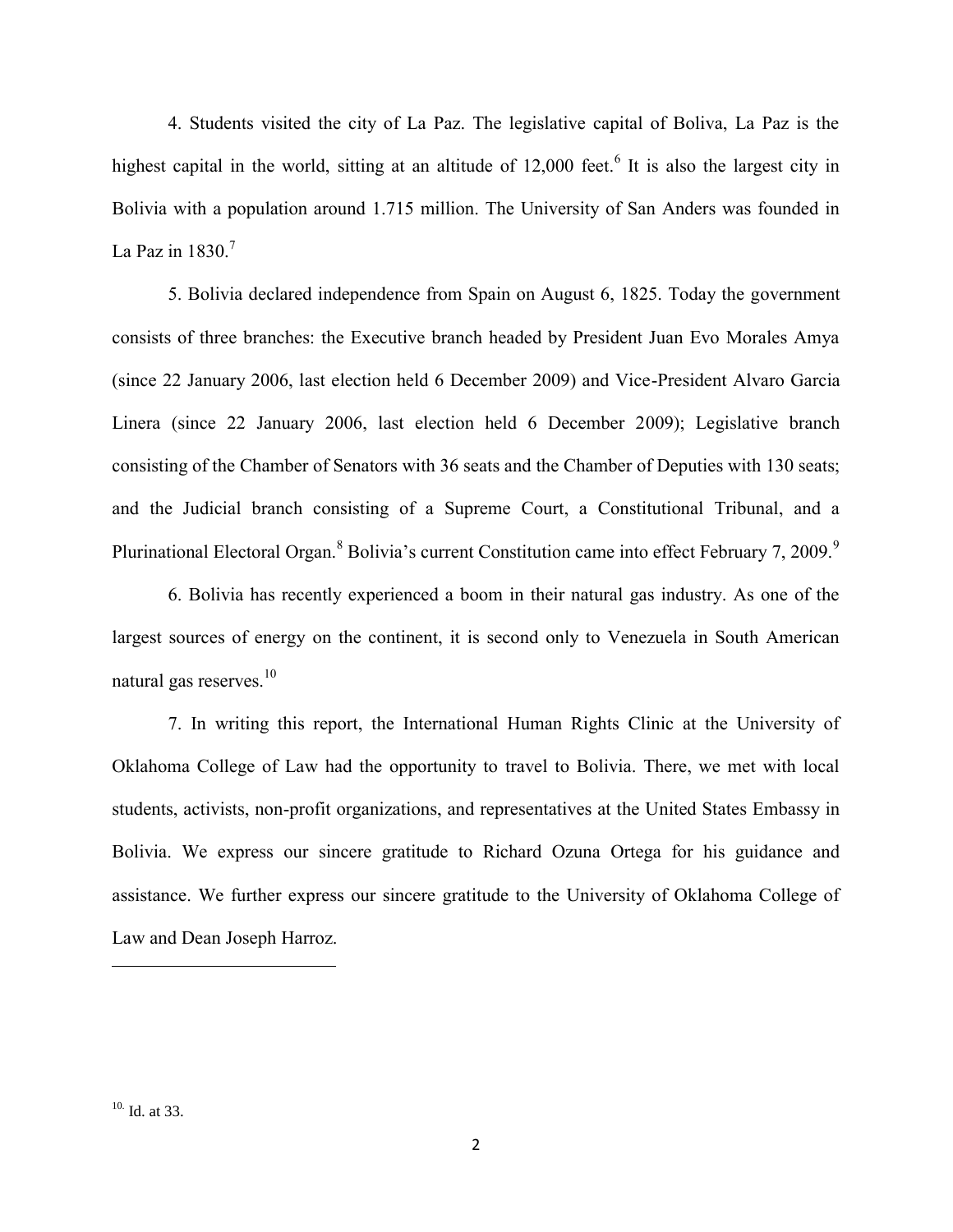8. The students found the people of Bolivia to be charming and warm. The students visited with protestors outside the Ministry of Justice to discuss human rights concerns and Bolivia's history.

# **I. THE RIGHT TO CONSULTATION ON MAJOR EXTRACTION AND CONSTRUCTION PROJECTS ON INDIGINOUS LANDS**

# **Best Practices**

9. The State adopted Law No. 222 in February 2012, which called for a consultation with all concerned indigenous communities of the TIPNIS on the inviolability of the territory, the construction of the highway and development plans for the area.

10. In July of 2012, the State began an unprecedented consultation process regarding the TIPNIS project. The process culminated in December and, according to preliminary official figures, 58 of 69 communities residing in the TIPNIS participated. The other 11 abstained as an expression of their opposition.

#### **Challenges and Obstacles**

11. Consultation under Law No. 222 has led to protracted tension between the Government and some indigenous communities. Two marches relating to the TIPNIS controversy and several other social protests occurred throughout 2013.

12. After the results of the TIPNIS consultation process were released, outside third parties, the Episcopal Conference and the Permanent Human Rights Assembly of Bolivia, challenged the official figures based on findings from an observation mission.

## **National priorities, initiatives and commitments**

13. In response to lawsuits contesting Law No. 222, the Plurinational Constitutional Court ruled that the law was constitutional, but should be implemented through agreement between the State and the TIPNIS indigenous communities. The UN High Commissioner found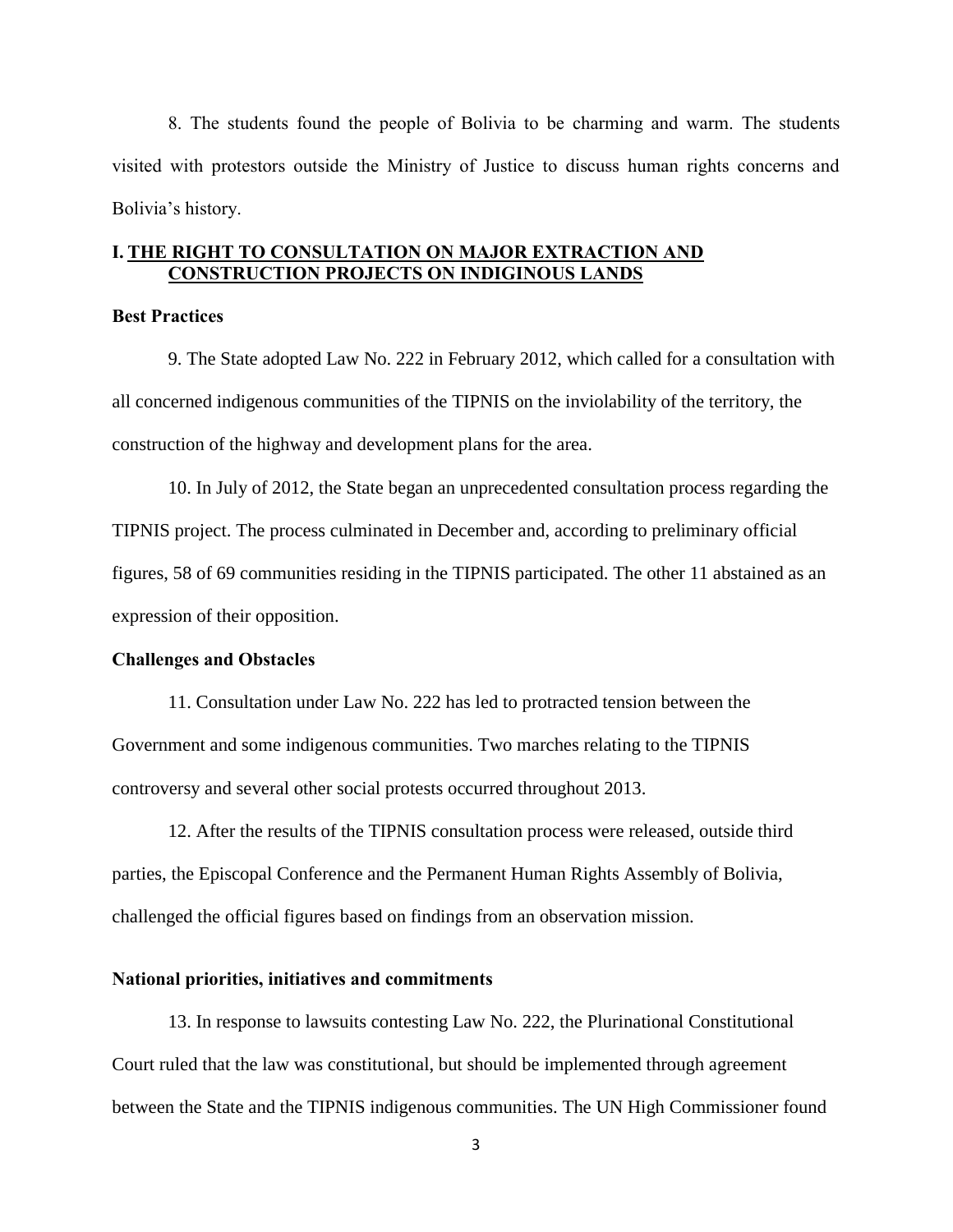this to be a significant ruling on the right to consultation, establishing the scope of the right in accordance with international standards.

14. The State established a national commission in February of 2012 to draft framework legislation on the general consultation of indigenous peoples.

## **Expectations in terms of capacity-building and technical assistance**

15. The State should critically evaluate all ongoing major extraction and construction projects on indigenous lands, specifically focusing on whether the requirement of adequate consultation with indigenous peoples has been met. Advice and assistance from international bodies, NGOs, and neutral third parties should be consulted to ensure a fair and balanced evaluation.

16. Bolivia must develop an indigenous consultation policy as part of their constitution, consistent with ILO Convention 169 and the goal of active indigenous participation in projects that directly impact their land and people. It is critical that indigenous communities have a voice in the drafting and development of such a policy.

# **II. ACCESS TO THE JUDICIAL SYSTEM**

# **Best Practices**

 $\overline{\phantom{a}}$ 

17. The government has implemented the Judiciary Act (No. 025) of 24 June 2010 establishes that the administration of justice is free of charge, without discrimination or exclusion, thereby laying the foundations for solving the problem of the lack of access to justice, the main victims of which have traditionally been impoverished or excluded population groups.<sup>11</sup> **Challenges and Obstacles**

 $11$  Doc. CCPR/C/BOL/3 Page. 10 Paragraph 49.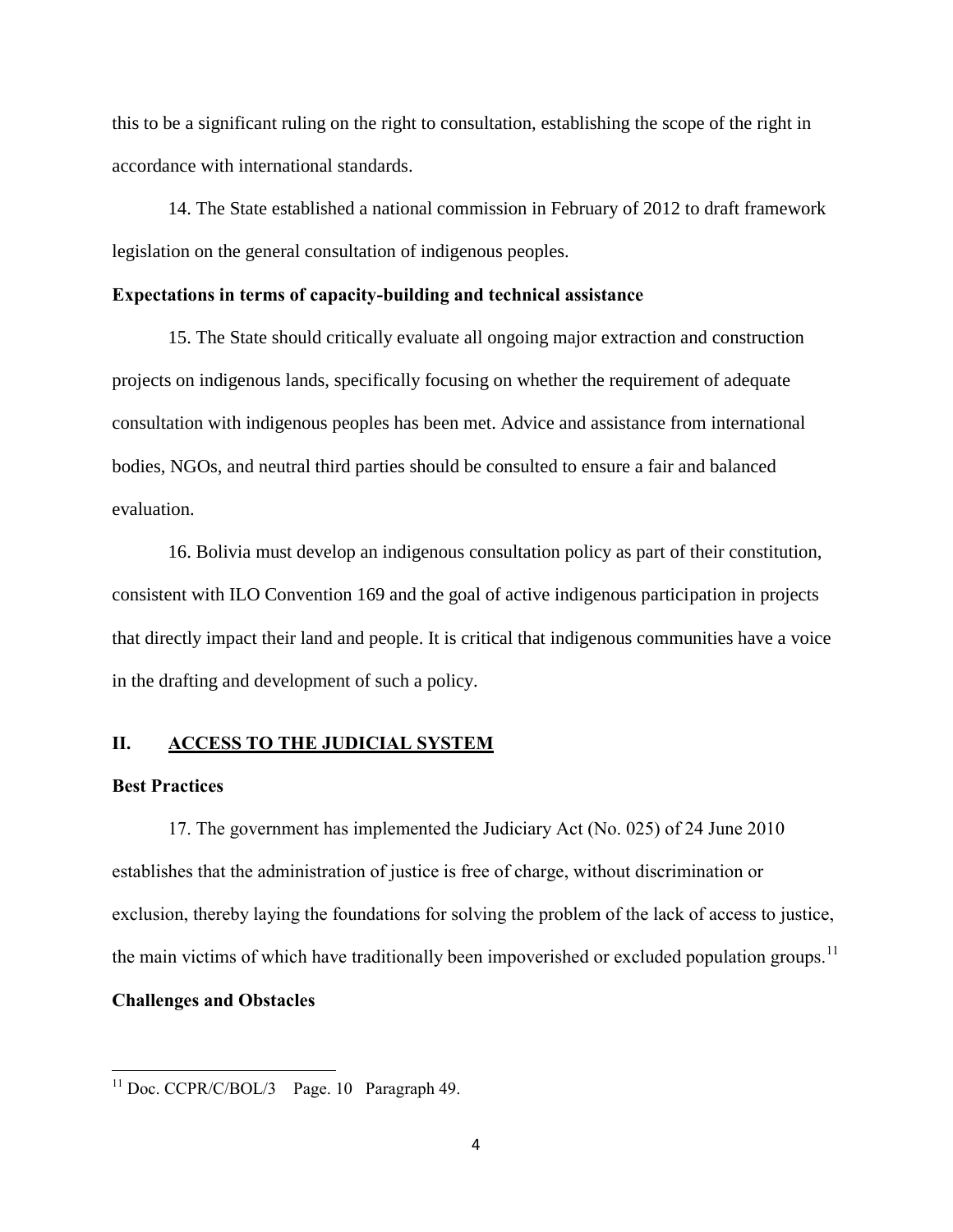18. Despite efforts by the government, the scope of coverage of the justice system is still geographically limited, and corruption still has a hold on the system.

## **National Priorities, Initiatives and Commitments**

19. The government introduced in 2010, the Marcelo Quiroga Santa Cruz Act, which is designed to fight against corruption and illegal enrichment. It also introduced the 2010 Judiciary Act, 2010 Plurinational Constitutional Court Act, and the 2010 Framework Act on Autonomous Entities and Decentralization, in an attempt to increase the coverage and improve the structure of the court system

# **Expectations in Terms of Capacity-Building and Technical Assistance**

20. The State has sought the technical assistance of the High Commissioner for Human Rights for limit the spread and influence of corruption and impunity within its governmental systems.

## **III. FORCED LABOUR**

#### **Best Practices**

21. The government established in 2007, the Inter-Ministerial Council for the Eradication of Servitude, Forced labour and Slavery-like Practices by Supreme Decree No. 29292 with a view to implementing the 2007-2008 transitional inter-ministerial plan for the Guarani people.

#### **Challenges and Obstacles**

22. The Inter-Ministerial Council came to an end in 2009 without meeting all of its objectives and without provisions for its continuation by means of comprehensive measures.

23. Efforts made by the government and various other organizations have not been sufficient in eradicating contemporary forms of slavery in areas of Bolivia. As of April 2013, an

5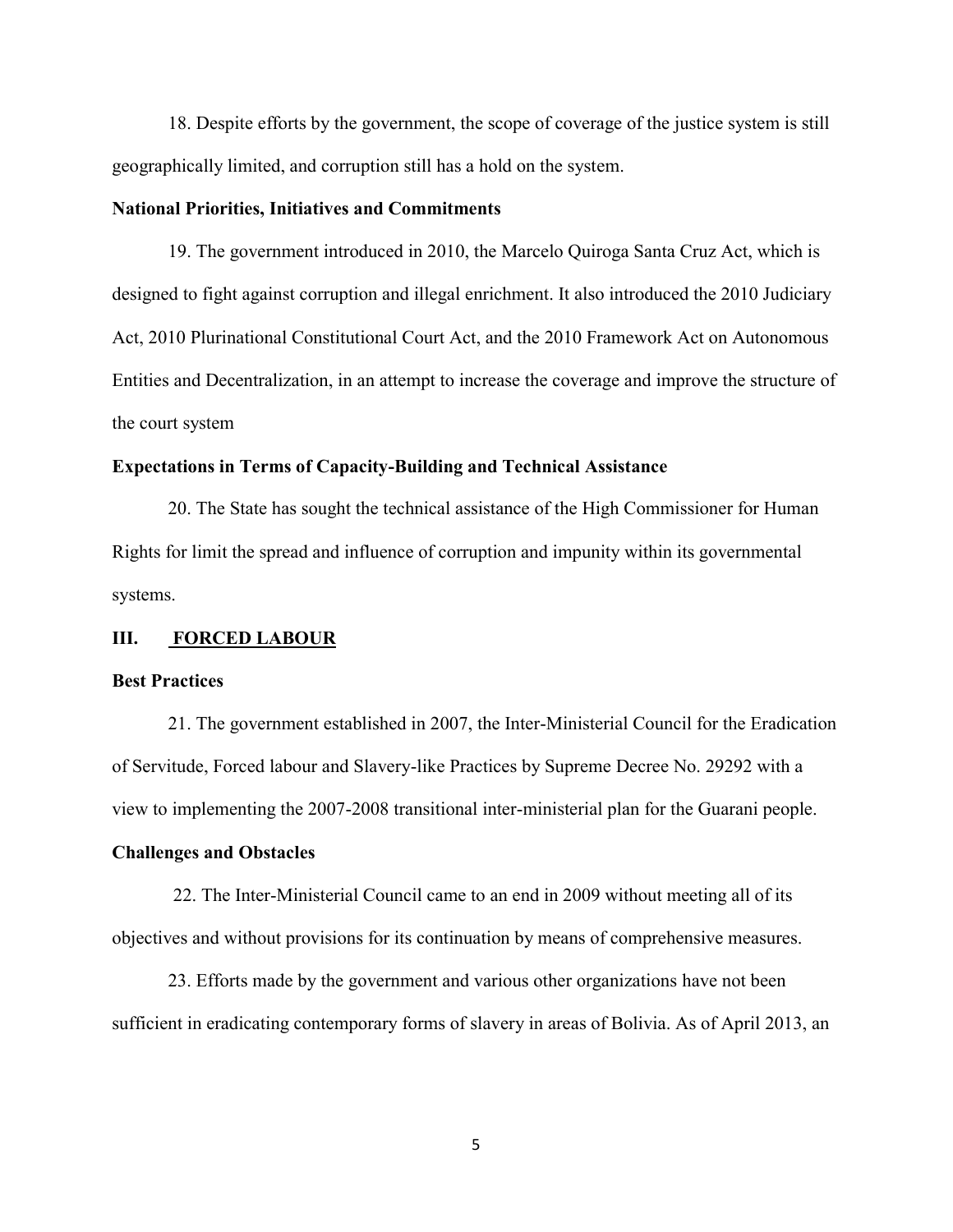estimated 600 Guarani families still live in conditions of captivity and forced labour in the Chaco region.

# **National priorities, initiatives and commitments**

24. In 2013 efforts were underway between Government authorities and Guarani representatives to implement existing agreements about land titling, waste recovery, assistance to indigenous autonomies, and a new governmental plan to eradicate the forced labour and servitude that was still affecting Guarani families in the Chaco region.

# **Expectations in terms of capacity-building and technical assistance**

25. The Government of the Plurinational State of Bolivia should continue dialogue and cooperation with relevant United Nations institutions and agencies, such as OHCHR and the United Nations country team in Bolivia in providing technical assistance and expertise necessary to facilitate the effective implementation of relevant legislation and policy actions.

# **IV. LAND RIGHTS**

# **Best Practices**

26. The Bolivian government has made progress in developing the foundation for a successful land transfer program.The government has already worked with local communities to grant a total of 30,314 hectares to six campesino communities. Eight titles to land for schools and 180 individual titles have been granted. Additionally, in the Porvenir region of Bolivia, seventeen productive projects have been implemented, helping 650 families through projects to save the local tree nurseries and other agro-forestry industries.

#### **Challenges and obstacles**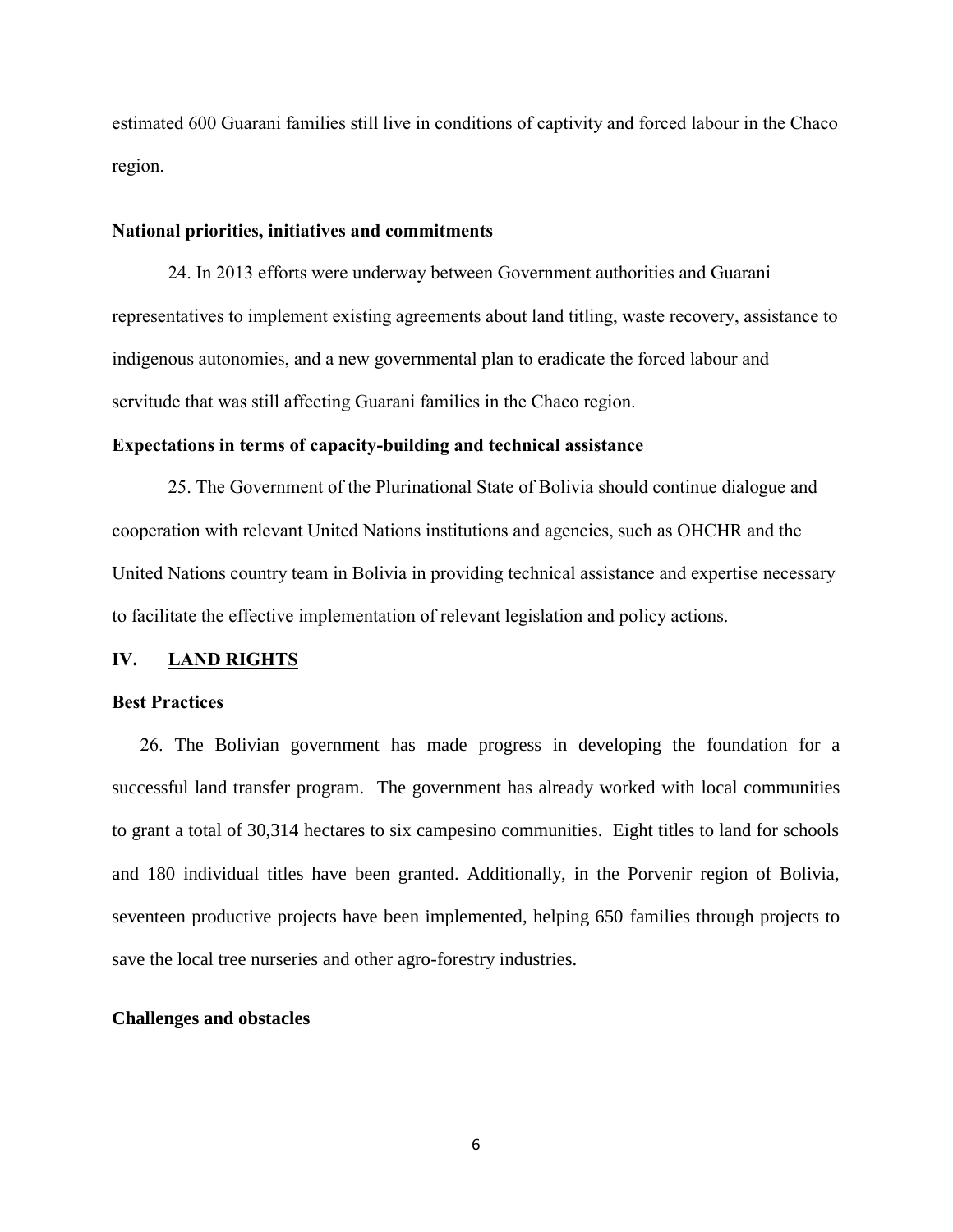27. The Bolivian government faces many challenges in its efforts to restore land rights to the Indigenous populations. In the most recent census, there was a drop in Bolivian citizens that identified themselves as Indigenous. This is in part due to complicating procedures, but also reflects the opaque definition of "Indigenous" in Bolivia. Without a firm system in place to establish what is an Indigenous person and how those persons group into smaller populations, it is nearly impossible for the government to successfully implement a program allowing those populations to recapture full land rights.

# **National priorities, initiatives and commitments**

28. The Bolivian people approved a new Constitution in 2009, highlighting the need for increased indigenous land rights. Chapter four, Article thirty of the Constitution addresses "Rights of the Nation and Rural Native Indigenous Peoples". Section II (6) calls for "the collective ownership of land and territories."

29. While national census levels reveal a diminishing Indigenous population over the last ten years, a majority of Bolivians, including the President, Evo Morales, identify as Indigenous. The specific goals to increase Indigenous land rights is a direct consequence of a more powerful population politically and a national commitment to Bolivian heritage.

# **V. RIGHTS OF THE CHILD**

## **Best Practices**

30. In Article 58 of the new Bolivian Constitution, the government recognizes children and adolescents as holders of rights, a huge step in improving the overall legal framework for the protection of children.

#### **Challenges and Obstacles**

7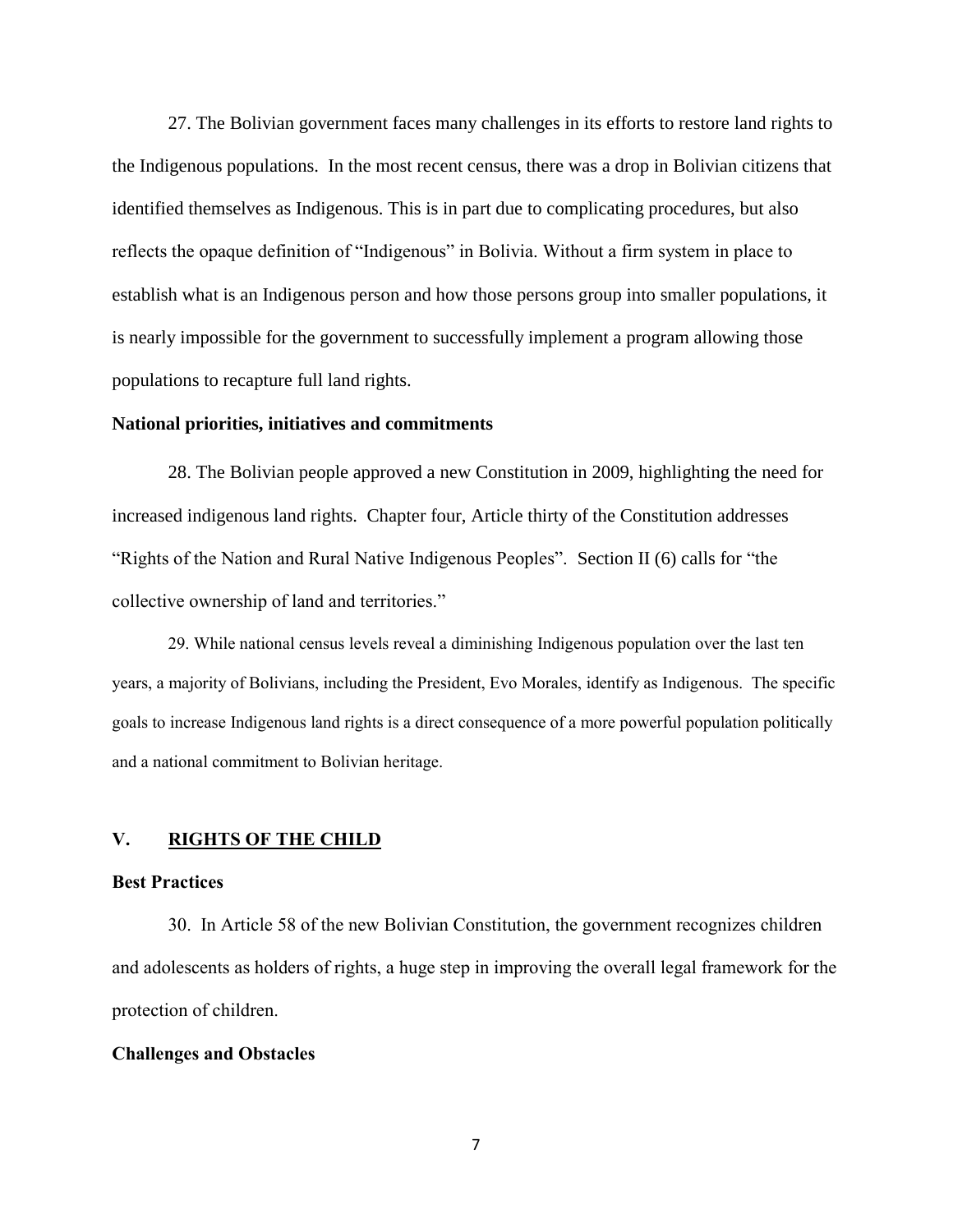31. Despite a Constitutional recognition of the rights of children and adolescents, there has been little legislation laying out and solidifying these rights.

## **National Priorities, Initiatives and Commitments**

32. The government is working to implement the Child Development Project, a program for the protection of children's rights comprising education, health care and housing components.

33. A "Guidelines for the Alternative Care of Children" document will be included in the draft of the Plurinational Community Development Plan for the social inclusion of children and adolescents and the protection of their rights.

34. The government has instituted children's ombudsmen offices which oversee access to nutrition, health care and educational services for children living in detention centers.

35. A comprehensive draft law on human trafficking and smuggling that includes child-protection measures and is based on the commitments assumed under the Palermo Protocol and other international human rights instruments was submitted to the Plurinational Legislative Assembly.

36. The government is working on strengthening the work of the National Council against Human Trafficking.

#### **Expectations in Terms of Capacity-Building and Technical Assistance**

37. The State should concentrate on developing special juvenile courts to better serve the specific needs of children in the juvenile justice system. Efforts should also be put in establishing programs to promote programs to promote the protection and social reintegration of children and adolescents in conflict with the law or placed in institutions for economic or social reasons.

38. Child labor legislation and policies need to be put into place, in particular protecting children from exploitative labor and dangerous work.

8